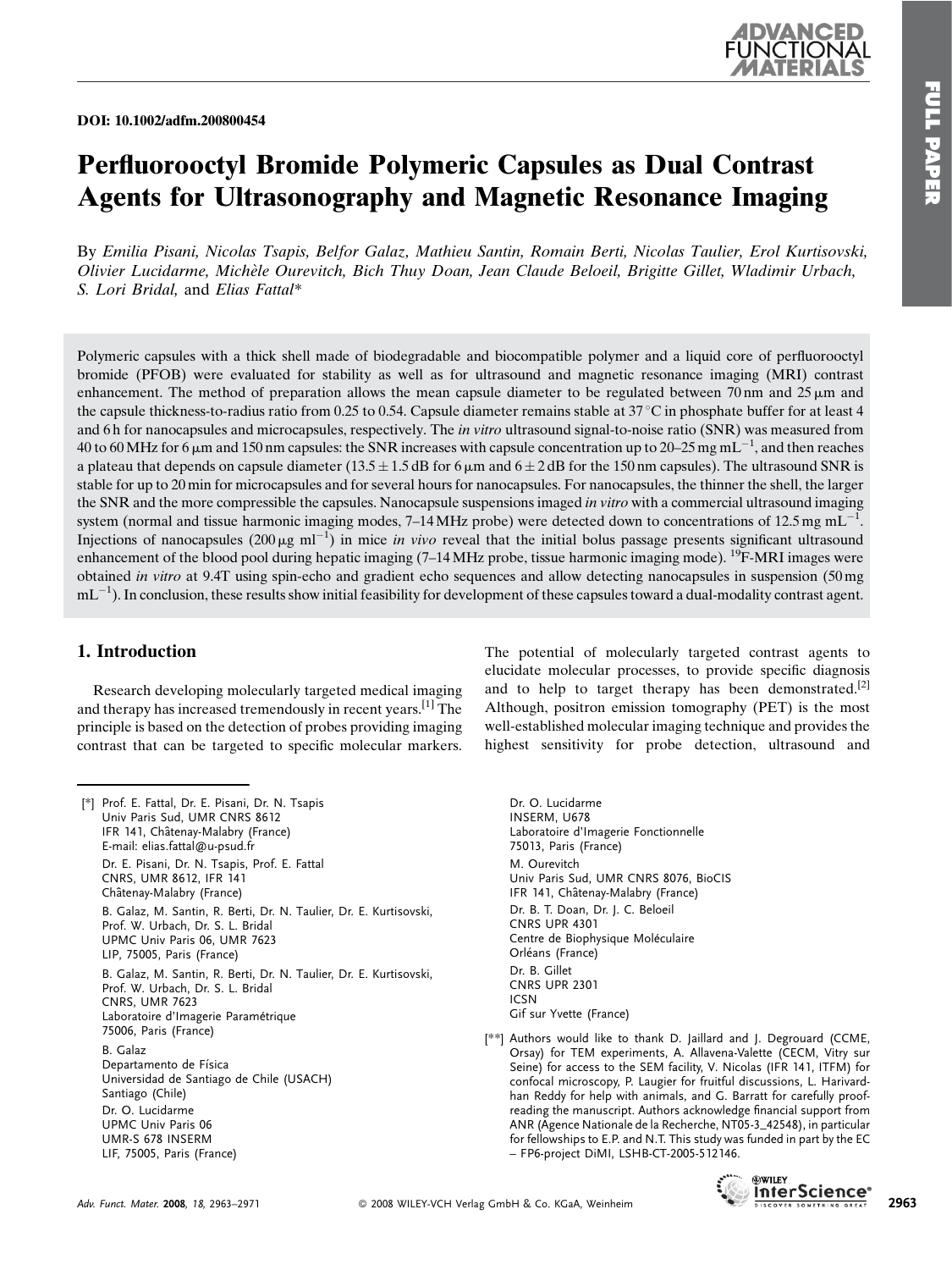

magnetic resonance imaging (MRI) are highly attractive modalities that avoid exposition to ionizing radiations<sup>[3,4]</sup> and provide superior spatial resolution.[5,6] Ultrasound, furthermore, allows real-time temporal resolution.

The list of characteristics desired by imaging scientists for molecular contrast agents is long. Agents need to provide very target-specific binding and sufficient stability in the circulation to allow strong and selective accumulation. They need to be non-toxic and sensitively detectable. Ideally, they should be suitable to carry and deliver therapeutic payload. Highly controlled physical characteristics should help obtain more uniform kinetic behavior and contribute to the implementation of quantitative detection techniques. Finally, depending upon the biological target's compartment, agent size should be tailored either to limit circulation to the vascular space (micrometric but less than  $\sim$ 7  $\mu$ m) or to allow passage beyond the endothelium (nanometric).

For both ultrasound and MRI, contrast agents are currently used to improve visualization of the microvasculature. Commercial ultrasound contrast agents (UCAs), consisting of encapsulated gas microbubbles injected intravenously, improve visualization of the vascular tree, but their limited stability hampers their use as molecularly targeted agents. Several reports have proposed the use of polymers to increase the stability of UCAs, since polymeric shells would resist dissolution and acoustic pressures better than the monomolecular layers of lipids or proteins usually stabilizing commercial UCAs.[7–10] Moreover, because of their high difference of density with air and their poor solubility in water, perfluorocarbons have been shown to increase both the stability and the echogenicity of UCAs.<sup>[11]</sup> Lanza et al.<sup>[12]</sup> as well as Wickline et al.<sup>[13]</sup> have shown that nanoemulsions of liquid perfluorocarbons in water have interesting ultrasound properties similar to gaseous perfluorocarbons, particularly at high frequencies  $(>15 \text{ MHz})$ , and they suggest that such agents would be useful for small animal imaging.

In addition to their ultrasound properties, perfluorinated molecules have applications for MRI. Indeed, although <sup>1</sup>H (H<sub>2</sub>O) MRI is most frequently performed, <sup>19</sup>F MRI would present several advantages.<sup>19</sup>F has a gyromagnetic ratio nearly equivalent to the proton, a spin ½ nucleus and 100% natural abundance. Moreover, the fluorine present in the body is mostly in the form of solid fluoride in bones and teeth $[14]$  and since endogenous fluorine has a very short  $T2$  relaxation time<sup>[14]</sup> the resulting signal is below the limits of NMR detection in most biological systems. Therefore, exogenously administered fluorinated compounds can be observed without interference from background signal. Several studies have already demonstrated the interest of perfluorocarbons nanoemulsions for  $^{19}F$ MRI.<sup>[15–18]</sup> In emulsions however, fluorinated molecules are easily accessible to other substances present in vivo such as  $oxygen<sup>[19]</sup>$  and since <sup>19</sup>F is exquisitely sensitive to perturbations in its microenvironment, chemical shifts may occur.[20]

It is clear from the literature that both ultrasound and MRI contrast agents possess certain common requirements and that the development of polymeric capsules of perfluoroctyl

bromide could provide dual imaging with these techniques. Indeed, a biodegradable<sup>[21]</sup> and biocompatible<sup>[22]</sup> polymer shell would improve the stability of the capsules compared with UCAs stabilized by a monomolecular layer, while the perfluorocarbon core could provide echogenicity.[23] Polymeric capsules of perfluorocarbons may as well protect fluorinated molecules and prevent any unpredicted shift due to the chemical microenvironment of these molecules during MRI.

We present briefly here the preparation method as well as the main physical features of novel nano/microcapsule agents. These biocompatible capsules have been characterized previously in terms of size, polydispersity, morphology, and thickness.[24] Capsule diameter can be precisely tuned between  $70 \text{ nm}$  and  $25 \mu \text{m}$  and capsule thickness to radius ratio can be adjusted between 0.25 and 0.54. In addition, capsules can be easily freeze-dried without change of their physical features. The aim of this article is to characterize the *in vitro* stability of these agents, to investigate the effect of shell thickness on ultrasound properties and to explore their potential to provide ultrasound and magnetic imaging enhancement. In this work, stability in suspension was assessed for both micro- and nanocapsules using laser diffraction or light scattering. In vitro ultrasound measurements (40–60 MHz) were used to characterize the ultrasound signal-to-noise ratio (SNR) as a function of agent size, concentration, and time since resuspension. The effect of modifying shell thickness on compressibility and ultrasound SNR was also investigated. Suspensions of capsules were imaged in vitro and in mice in vivo with a medical ultrasound imaging system  $(7-14 \text{ MHz})$ . The <sup>19</sup>F-MRI SNR of nanocapsule suspensions as a function of concentration was measured using high resolution  $^{19}F$  spectroscopy as well as capsule spin–spin (T1) and spin-echo (T2) relaxation times. Finally, capsules suspensions were imaged in vitro with an MRI scanner at 9.4T using either spin-echo or gradient echo sequences.

# 2. Results and Discussion

Nanocapsules (150 nm diameter) and microcapsules ( $6 \mu$ m diameter) of PLGA with a perfluorooctyl bromide (PFOB) core were prepared as previously described in Ref.<sup>[24]</sup> by a modification of the emulsion–evaporation process, derived from the techniques described by Loxley and Vincent<sup>[25]</sup> for the preparation of poly(methylmethacrylate) microcapsules with liquid cores. Previous work has demonstrated that the capsule thickness can be controlled by varying the PFOB/ PLGA proportions and that the liquid PFOB core is consistently well centered.[24] Several experiments described in Ref.<sup>[24]</sup> have proved that the central cavity of the capsules contains liquid (and not gaseous) PFOB.

### 2.1. Physical Properties of the Capsules

Microscopy images show spherical particles with a single  $\text{core.}^{[24]}$  Nile red added to the organic solution prior to emulsification provides specific labeling of the hydrophobic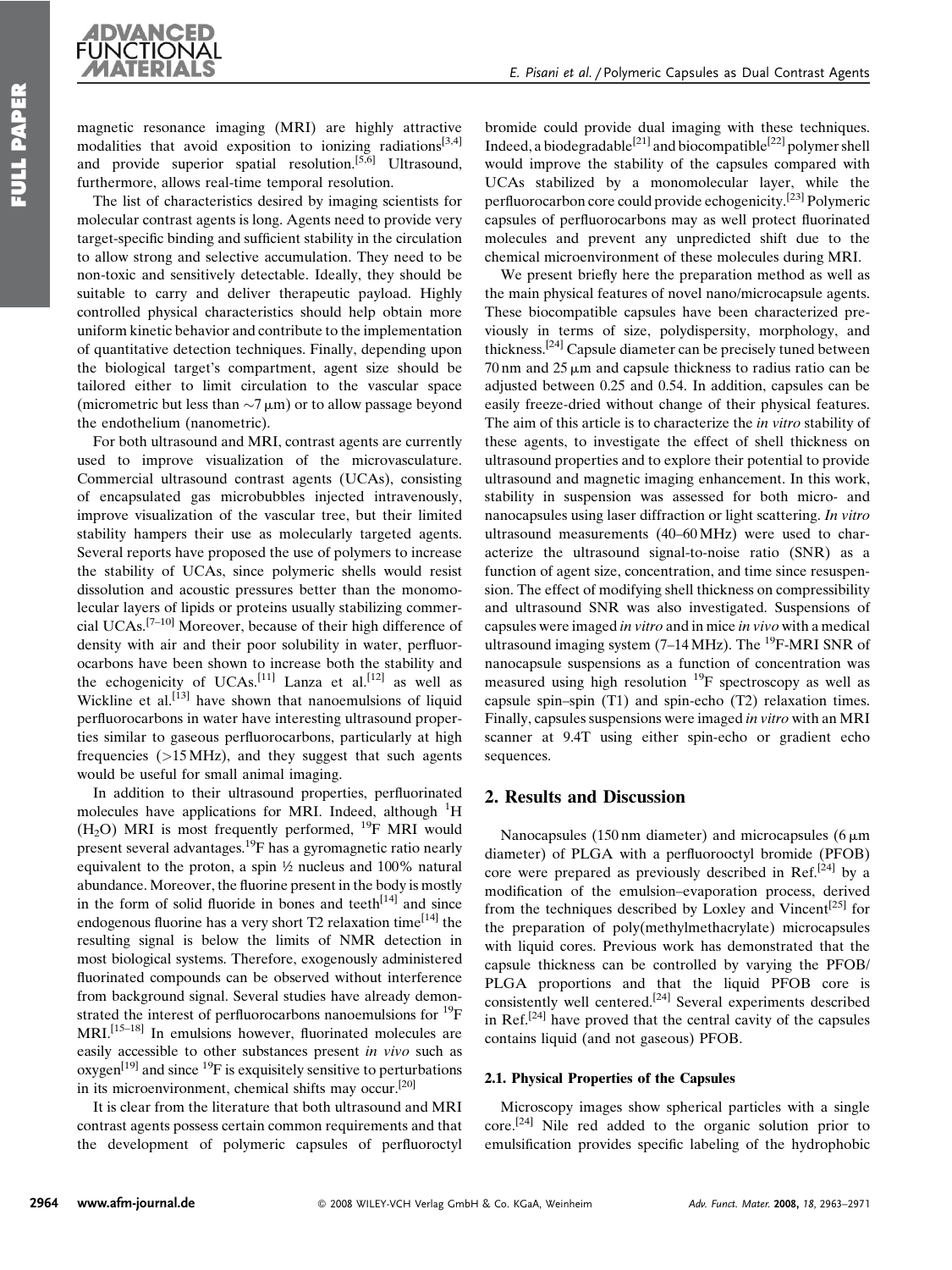

Figure 1. Top-left: Fluorescent microscopy image of a suspension of microcapsules: the polymer appears bright and the liquid perfluorocarbon appears dark (scale bar = 20  $\mu$ m). Top-right: SEM images of microcapsules, they present a smooth surface (scale  $bar = 2 \mu m$ ). Bottom-left: TEM image of typical nanocapsules: because of the difference of electronic density, the PFOB liquid core appears in gray, whereas the polymeric shell seems darker. Bottom-right: Confocal microscopy image of microcapsules prepared with 60  $\mu$ L PFOB and 0.1 g PLGA (scale bar = 10  $\mu$ m).

polymer capsule. Fluorescent microscopy images show spherical particles with a clear red shell of homogeneous thickness and a darker core (Fig. 1, top-left). Moreover, the different slices obtained by confocal microscopy prove that the cavities are well centered within the particles and that the shell thickness is homogeneous for each particle (Fig. 1, bottomright). Capsules could be obtained with several perfluorocarbons[24] among which PFOB. This compound is of particular interest since no toxicity has ever been reported for this chemical.[26,27] Scanning electron microscopy (SEM) images reveal that capsules are spherical with a smooth surface (Fig. 1, top-right).

The preparation process is very versatile and capsule diameter can be controlled simply by varying the emulsification speed or the sodium cholate concentration, yielding capsules with a mean diameter between 1 and  $25 \mu m$ . When emulsification is performed with an ultrasound tip within the same process, capsule size can be further reduced to form nanocapsules with a mean diameter ranging from 70 to 300 nm, as shown on the TEM image (Fig. 1, bottom-left). We have chosen to evaluate  $6 \pm 1.5 \,\mu\text{m}$  and  $150 \pm 30 \,\text{nm}$  capsules as typical micro- and nanocapsules. The preparation process also allows us to tune the dimensionless parameter T/R  $(T = \text{capsul}$  thickness,  $R = \text{capsul}$  radius) between 0.25 and 0.54, simply by modifying the PLGA/PFOB proportions,

independently of capsule diameter. Nanospheres  $(T/R = 1)$  can also be obtained omitting PFOB in the formulation.

### 2.2. Stability

Capsules withstand freeze-drying without any modification in diameter or  $T/R$ , a key advantage for storage. $[24]$  Capsule stability after resuspension in PBS from freeze-dried samples was assessed in vitro at 37 °C. Nanocapsule diameter remains stable over 4h of incubation at  $37^{\circ}$ C and then increases from  $150 \pm 30$  nm to approximately  $250 \pm 75$  nm. This may be due to polymer degradation, capsule aggregation or PFOB leakage. Microcapsule size did not vary in PBS for the 6 h incubation time of the test. These results were confirmed by fluorescent microscopy: capsule morphology was conserved for the vast majority of microcapsules (>90%) for at least for 6 h.

### 2.3. Ultrasound Enhancement

### 2.3.1. In Vitro Evaluation of Concentration and Temporal Variations (40–60 MHz)

For small animals, ultrasound imaging investigations are optimized when using high ultrasound frequencies. For this reason, as well as the fact that high frequency measurements allowed the use of small sample volumes, the acoustic efficiency of our capsules was initially assessed within the 40–60 MHz frequency bandwidth. First of all, no significant difference in contrast SNR (within an error of 1 dB) was observed between fresh and resuspended freezedried capsules, even 24 h after their reconstitution. Thus, the freeze-drying process does not alter capsule ultrasound properties. Specifically, we have investigated the behavior of the SNR as a function of capsule concentration up to 50 mg  $mL^{-1}$  (Fig. 2, top). For 6  $\mu$ m capsules, 50 mg mL<sup>-1</sup> corresponds to about  $4 \times 10^8$  capsules mL<sup>-1</sup>, whereas for 150 nm capsules, 50 mg mL<sup>-1</sup> corresponds to about  $2 \times 10^{13}$  capsules mL<sup>-1</sup> due to the size difference. Independently of capsule size, we observe an increase of the SNR up to 20–25 mg mL $^{-1}$ , followed by a plateau corresponding to SNR saturation. SNR saturation has been observed in previous studies of ultrasound contrast agents:[8,9,28,29] it usually arises from multiple scattering. The plateau values depend on capsule size and are equal to  $13.5 \pm 1.5$  dB for 6  $\mu$ m capsules and to about 6  $\pm$  2 dB for 150 nm capsules. Current theoretical models fail to predict correctly the acoustic behavior of our capsules since they were developed for bubble-based contrast agents with a thin shell.<sup>[30–33]</sup> Consequently, the shell acoustic properties and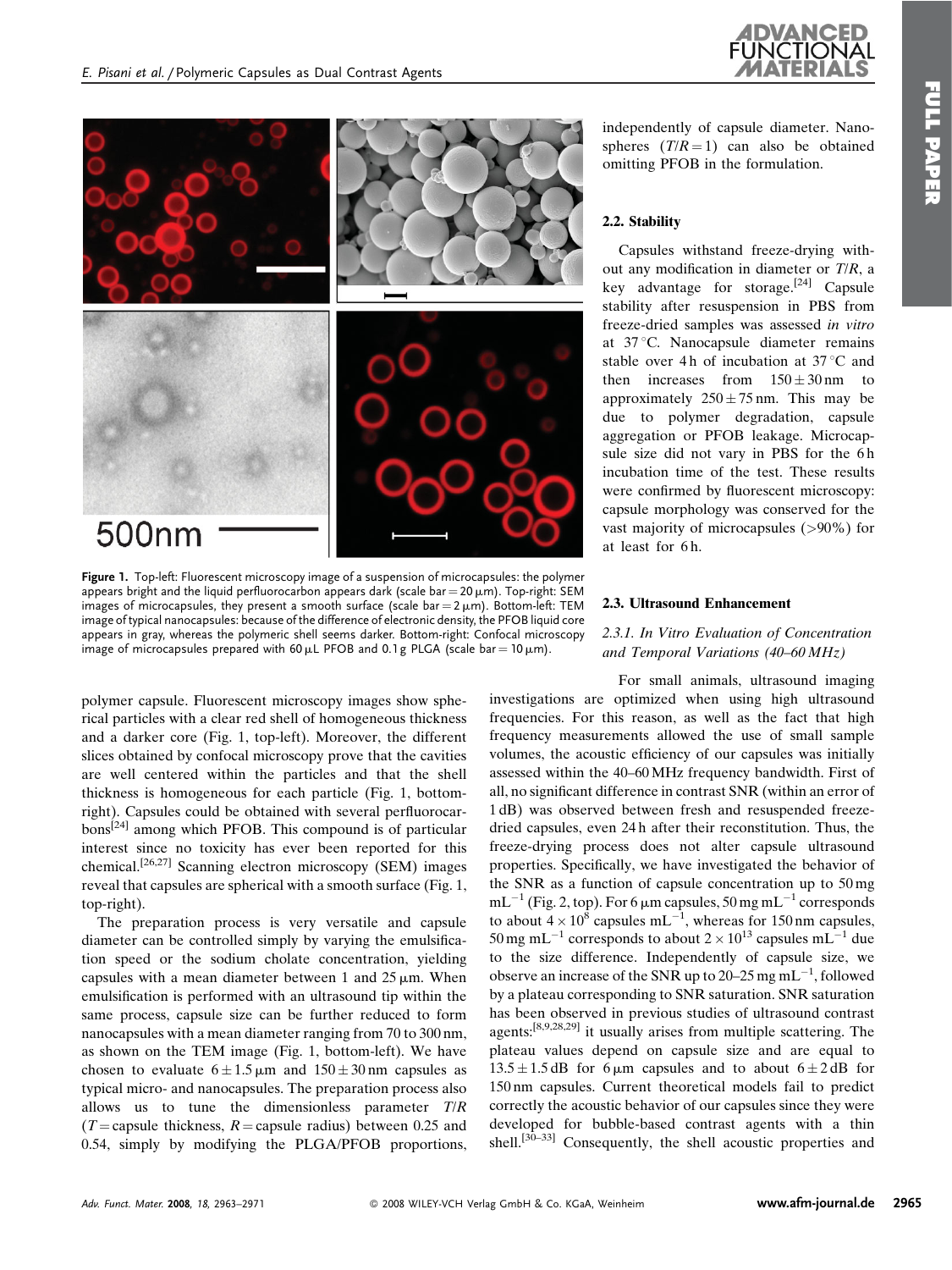

Figure 2. Top: Ultrasound SNR versus capsule concentration in water as measured in the specimen chamber at 50 MHz (T/R is 0.35, capsule median size:  $6 \mu m$  ( $\bullet$ ) and 150nm ( $\blacktriangle$ )). For  $6 \mu m$  capsules, 50 mg mL<sup>-1</sup> corresponds to about 4  $\times$  10<sup>8</sup> capsules mL<sup>-1</sup>, whereas for<br>150 nm capsules, 50 mg mL<sup>-1</sup> corresponds to about 2  $\times$  10<sup>13</sup> capsules mL<sup>-1</sup>. Bottom: Ultrasound SNR versus nanocapsule concentration (median size 150 nm) for different  $T/R$  ratios:  $T/R = 1$  ( $\bullet$ ),  $T/R = 0.54$ (O),  $T/R = 0.35$  ( $\triangle$ ), and  $T/R = 0.25$  ( $\triangle$ ). Error bars have been omitted on purpose to allow clear reading of the graph (SD  $\leq$  1–2 dB). Measurements were performed at least in triplicate for all experiments.

the liquid core, which are significant for our capsules, are neglected in these models. It is interesting to note that our 150 nm nanocapsules exhibit some echogenicity whereas perfluorocarbon emulsions of approximately the same size do not give any signal unless they are bound to a surface.[12,13,34–36]

For well-homogenized microcapsule suspensions, the SNR was quite stable for up to 20 min. Thereafter, microcapsule sedimentation could effect SNR measurement, however, the signal could be recovered easily by homogenizing the suspension. For nanocapsule suspensions SNR remained stable for several hours since they do not sediment. This in vitro stability is better than that which has been reported for other polymer-based contrast agents for which the SNR decreases drastically or disappears after only a few minutes.[7,8,37,38]

# 2.3.2. In Vitro Evaluation of Enhancement with Nanocapsule Thickness (40–60 MHz), Compressibility Measurements

Since SNR measurements demonstrated that nanocapsules are detectably echogenic although with a lower efficiency than microcapsules, the following experiments concentrate on nanocapsule contrast response. Indeed, the smaller the particles, the lower the possibility that they could produce pulmonary embolism in vivo. Moreover, nanocapsules are much more versatile than microcapsules since, due to their small size, they can be taken up by macrophages of the mononuclear phagocyte system (MPS)<sup>[39]</sup> or even undergo an enhanced permeability and retention effect in neovascularized tumors provided their surface can be pegylated.<sup>[39]</sup> The effect of capsule thickness on echogenicity was assessed for 150 nm nanocapsules. Figure 2 (bottom) presents the variation of the SNR measured at 50 MHz for different  $T/R$  ratios.  $T/R = 1$ corresponds to homogeneous nanospheres of PLGA with no PFOB core. On one hand, nanospheres do not exhibit any significant signal as compared with water. The SNR obtained for nanocapsules with  $T/R = 0.54$  is slightly more important. On the other hand, for  $T/R = 0.35$ , the SNR can reach up to  $6 \pm dB$ , and up to  $10 \pm 2dB$  for  $T/R = 0.25$ . The thinner the shells, the higher the SNR. These results are closely related to compressibility results: as the absolute shell thickness decreases, nanocapsules become more compressible (Fig. 3) and therefore backscatter ultrasonic waves more efficiently.

### 2.3.3. In Vitro Ultrasound Imaging

Capsule suspensions were imaged in vitro with a commercial ultrasound imaging system (7.5 MHz, L40 clinical ultrasound probe, Sonoline Elegra, Siemens, Germany). Images obtained at the same machine settings to compare the background gray-scale level in a water-filled silicon tube with contrast enhancement observed when the tube was filled with nanocapsule suspensions (150 nm diameter,  $T/R = 0.35$ ) are presented in Figure 4. Enhancement was evaluated as a



Figure 3. Nanocapsule adiabatic compressibility as a function of absolute thickness  $T/R$ . The higher  $k^0$ , the more compressible the nanocapsules.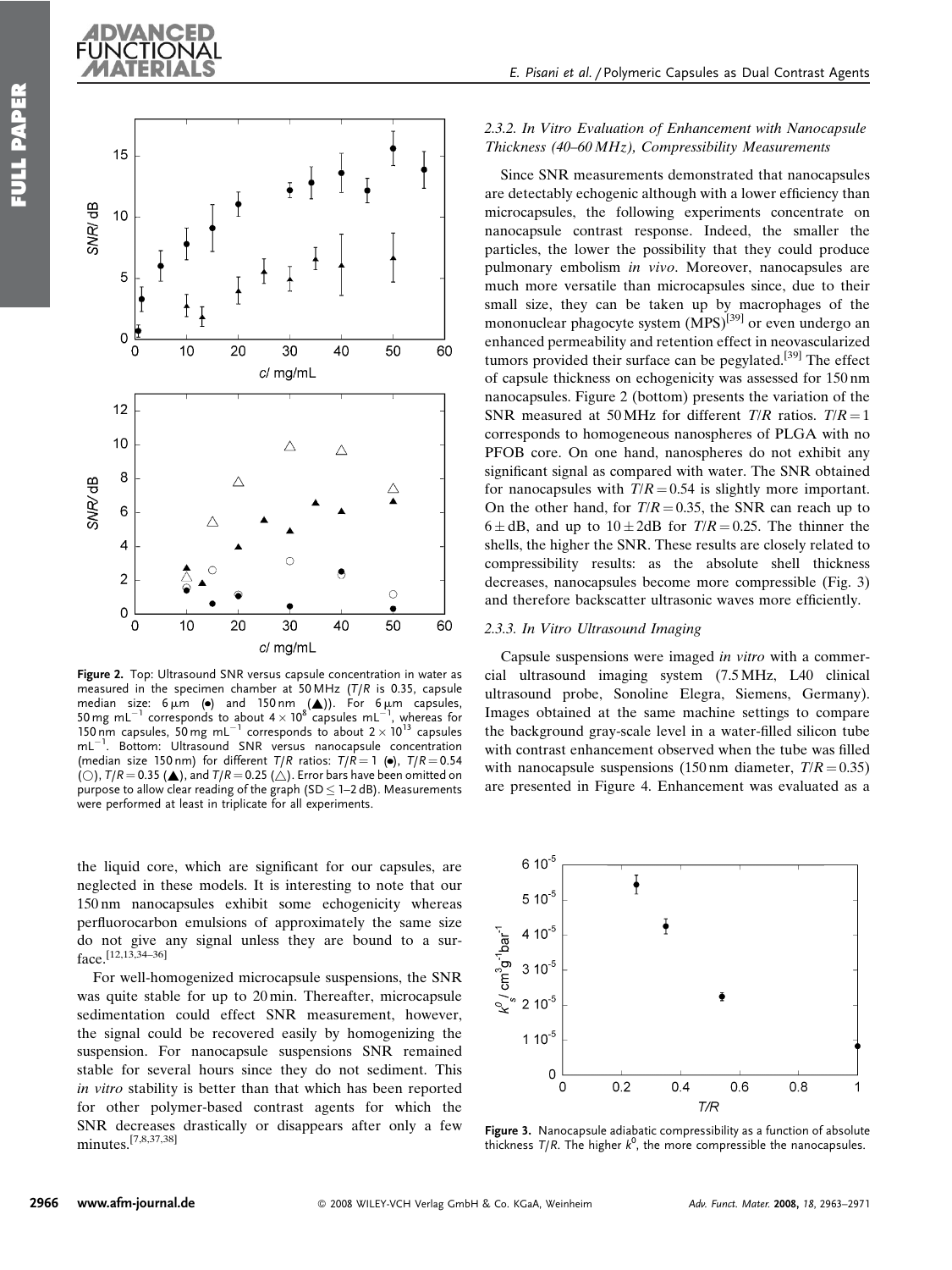

Figure 4. Ultrasound images obtained in vitro in nonlinear mode (THI). Water in a silicone tube appears dark whereas horizontal tube walls are clearly visible (left). 150nm capsules produce a significant enhancement that allows them to be distinguished from pure water (center: 12.5 mg mL $^{-1}$ , right: 50 mg mL $^{-1}$ ). The scale bar represents 1 cm.

function of capsule concentration (from 5 to 50 mg mL<sup>-1</sup>). Nanocapsule suspensions appear brighter than background when imaged both in the normal mode (not shown here) and in THI mode (Fig. 4, center and right). The contrast enhancement could be distinguished from the background down to a concentration of 12.5 mg mL<sup>-1</sup>. Thus, contrast enhancement is confirmed at lower ultrasound frequencies within the clinical imaging range. In addition, the signal is quite stable with time. Detection of nanocapsules in nonlinear imaging mode could imply that nonlinear response is present. However, this is somehow surprising since ultrasound studies of perfluorocarbon emulsions have shown that small emulsion droplets (250 nm) do not exhibit any nonlinear effect at clinical frequencies.[40] In order to observe a nonlinear signal, other authors have used larger droplets (>450 nm) and higher frequencies ( $>15$  MHz).<sup>[35,40]</sup> Our results further confirm that the polymeric shell of our capsules plays an important role for their ultrasound properties, as confirmed by compressibility measurements. Further investigation is necessary to determine if capsules do indeed respond nonlinearly or not.

### 2.3.4. In Vivo Ultrasound Imaging

Figure 5 presents typical ultrasound images of the liver of a mouse acquired *in vivo*. Initially, the larger vessels within the liver and the inferior vena cava appeared dark (Fig. 5, top). After nanocapsule injection  $(200 \,\mu L)$  of a 50 mg mL<sup>-1</sup> suspension; 150 nm diameter,  $T/R = 0.35$ ), vessels presented significant enhancement (Fig. 5, bottom). The enhancement only lasted a few seconds. Similar enhancement was observed in the three mice included in this trial. The enhancement disappearance may have resulted from the rapid dilution of the bolus in the total blood volume (leading to a final concentration of approximately  $2 \text{ mg } \text{ mL}^{-1}$  which is well below concentrations detected in vitro). The concentration of the capsules in circulation would be further reduced as a function of time due to uptake in the MPS since the injected capsules were not stealth.<sup>[39]</sup> Although observation was continued for 30 min, no significant enhancement above the base-line echogenicity was observed in the hepatic parenchyma. Injections were well tolerated by the mice. To conclude, these experiments demonstrate ultrasound enhancement of the



Figure 5. Ultrasound images of mouse liver obtained in THI mode before (top) and after a 200  $\mu$ L injection of a 50 mg mL<sup>-1</sup> suspension of 150 nm diameter capsules. The inferior vena cava (noted by an arrow) appears dark in the center of the top image, and presents significant enhancement after capsule injection (bottom). The scale bar represents 1 cm.

blood pool in vivo as long as capsules were highly concentrated. These nanocapsules are therefore good candidates for blood pool contrast agents and could potentially be adapted for targeted imaging provided nanocapsules are long circulating and functionalized with specific ligands.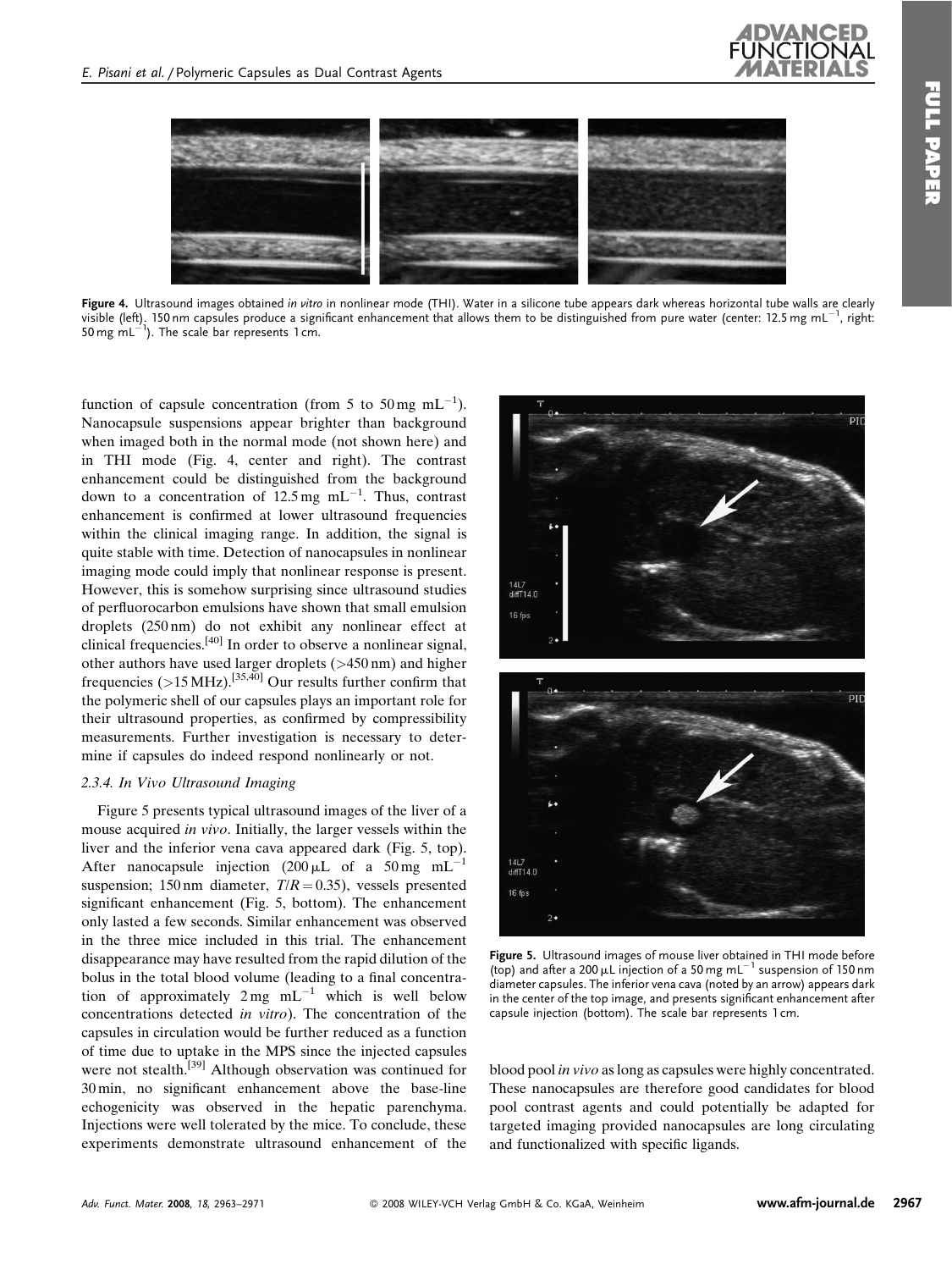# 2.4. In Vitro  $19F$  magnetic Resonance Spectroscopy and Imaging

In addition to their ultrasonic properties, our capsules may also provide contrast for <sup>19</sup>F MRI. The <sup>19</sup>F spectrum of pure PFOB is characterized by seven peaks (not shown). The most intense one corresponds to the  $CF_3$  chemical group (chemical shift of 83.4 ppm). This chemical shift is not modified when PFOB is encapsulated within PLGA capsules, demonstrating that PFOB does not interact with PLGA and is protected from molecules located outside the capsules. The SNR was measured on the  $CF_3$  peak and increases with capsule concentration (Fig. 6, top). Even for a capsule concentration as low as  $5 \text{ mg } \text{mL}^{-1}$ , the SNR is around 10, enough to allow detection of capsules when administered in vivo since the fluorine concentration in the body is almost nil. T1 measurements performed on pure PFOB and PFOB nanocapsules  $(c=5 \text{ and } 10 \text{ mg } \text{mL}^{-1})$  give T1 = 1.25  $\pm$  0.06 s, independently of capsule concentration or whether PFOB is pure or encapsulated. These results further confirm that PFOB does not interact with PLGA and that encapsulation does not modify its magnetic properties.

Pure PFOB can be easily imaged in 8 min (Fig. 6, bottom-A, inset). Images were obtained in 8 and 34 min with 150 nm



Figure 6. Top: <sup>19</sup>F spectroscopy SNR versus capsule concentration in water ( $T/R = 0.35$ , capsule diameter = 150 nm). Bottom: <sup>19</sup>F MRI spinecho images of pure PFOB (A, inset, 8 min) and 150 nm capsules sus-<br>pended in water (50 mg mL<sup>–1</sup>: A, 8 min; B, 34 min). Scale bars represent  $1 \, \text{cm}$ 

capsules in suspension ( $c = 50$  mg mL<sup>-1</sup>, Figure 6, bottom-A and bottom-B) respectively. Images were obtained using either a gradient echo sequence or a spin-echo sequence (not shown). Images obtained in 34 min were clearly better resolved than those obtained in 8 min. These imaging times are of the same order as those used by other groups for <sup>19</sup>F MRI<sup>[16,18]</sup> although, due to complexity of the PFOB spectrum, frequency-selective impulsions were required in our case. The apparent T2 values of the  $CF_3$  signal remain unchanged when PFOB is encapsulated confirming the relative stability of the magnetic properties of PFOB after encapsulation:  $322 \pm 30$  ms was found for pure PFOB and  $312 \pm 30$  ms for  $10$  mg mL<sup>-1</sup> nanocapsules. As a conclusion, in addition to their ultrasound properties, nanocapsules have a good potential as  $^{19}$ F MRI contrast agents.

# 3. Conclusion

We have developed a versatile process for obtaining nano/ microcapsules with a single core of liquid PFOB within a polymeric shell of PLGA of homogeneous thickness. The method of preparation allows the mean capsule diameter to be regulated between  $70 \text{ nm}$  and  $25 \mu \text{ m}$  and the capsule thickness-to-radius ratio from 0.25 to 0.54. The in vitro ultrasound SNR measured from 40 to  $60$  MHz for  $6 \mu m$  and 150 nm capsules increases with capsule concentration up to 20–25 mg mL<sup>-1</sup>, and then reaches a plateau that depends on capsule diameter  $(13.5 \pm 1.5 \text{ dB}$  for 6  $\mu$ m and 6  $\pm 2 \text{ dB}$  for the 150 nm capsules). Capsules are more stable than most polymer-based UCAs, in terms of diameter or in vitro ultrasound contrast enhancement. Nanocapsule shell thickness appears to be an important parameter for ultrasound contrast enhancement: the thinner the shell, the larger the SNR and the more compressible the capsules. Nanocapsule suspensions imaged in vitro with a commercial ultrasound imaging system (normal and tissue harmonic imaging (THI) modes, 7–14 MHz probe) were detected down to concentrations of 12.5 mg  $mL^{-1}$ . Injections of nanocapsules in mice in vivo reveal that the initial bolus passage presents significant ultrasound enhancement of the blood pool during hepatic imaging (14 MHz, THI mode). Finally,  $^{19}$ F-MRI images of nanocapsules (50 mg mL<sup>-1</sup>) were easily obtained in up to 34 min in vitro at 9.4T using spin-echo and gradient echo sequences. The ability to detect these novel contrast agents with two different imaging modalities indeed invests them with considerable potential. In the future, pegylation of the capsule surface could be considered to avoid liver accumulation and to take advantage of the enhanced permeation and retention effect to passively target tumors. Furthermore, capsule functionalization with specific ligands will allow targeting specific tissues, opening the way to molecular imaging with these dual contrast agents. Such a specific distribution would increase locally nanocapsule concentration and lower the dose required for imaging.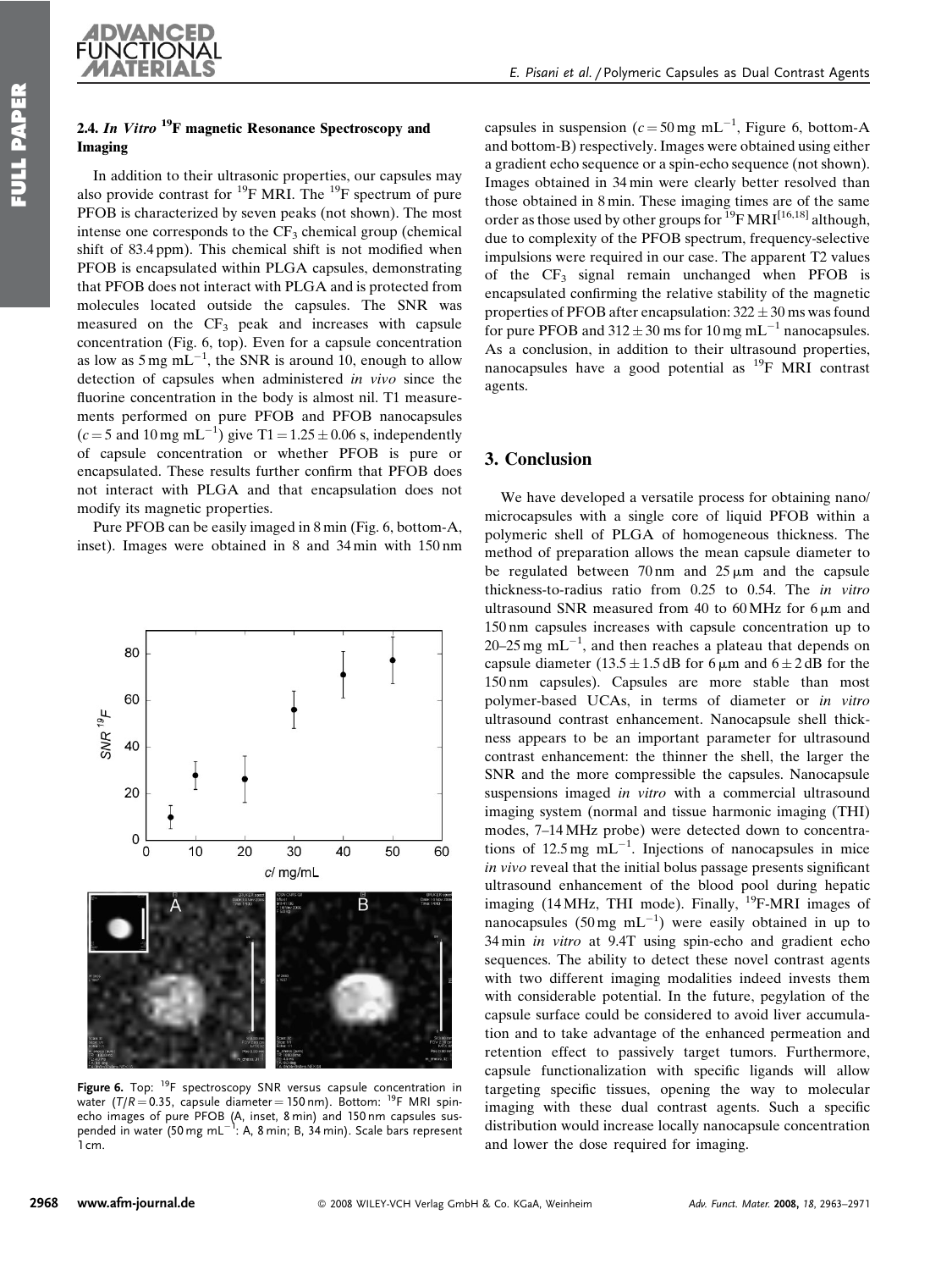**WANCED** 

# 4. Experimental

Materials: Poly(lactide-co-glycolide) Resomer RG502 (PLGA) was provided by Boehringer-Ingelheim (Ingelheim am Rhein, Germany). Polyvinyl alcohol (PVA) (MW 30 000–70 000, 89% hydrolyzed), sodium cholate (denoted SC), and Nile Red were purchased from Sigma–Aldrich (L'Isle d'Abeau Chesnes, Saint-Quentin Fallavier, France). PFOB was a gift from Alliance Pharmaceuticals (Wiltshire, UK). Water was purified using a Milli-Q system from Millipore (France). Methylene chloride RPE-ACS 99.5% was provided by Carlo Erba Reactifs (Chaussée du Vexin, Val de Reuil, France).

Capsule Preparation: PLGA was dissolved into 4 mL methylene chloride with the desired amount of liquid PFOB and placed in a thermostated bath maintained at  $20^{\circ}$ C to ensure full miscibility of the PFOB. The organic solution was then emulsified into 20 mL of 1.5% sodium cholate w/v aqueous solution using an Ultra-turrax T25 (IKA-Labortechnik, Staufen, Germany) operating with an SN25-10G dispersing tool at a velocity between 8000 and 24 500 rpm. Emulsification was performed in a 50 mL beaker placed over ice for 2 min. Methylene chloride was then evaporated by magnetic stirring for about 3 h at 300 rpm in a thermostated bath (20 $\degree$ C). For fluorescent or confocal microscopy, Nile Red was added to the organic solution prior to emulsification. Typically, about  $100 \mu L$  of a concentrated Nile Red solution (0.057 mg mL<sup> $-1$ </sup> in methylene chloride) was added to the organic solution prior to emulsification.

To further decrease the capsule size and obtain nanocapsules, a preemulsion was prepared by mixing both the organic and aqueous phases with an Ultra-turrax at 8000 rpm for 30 s. The pre-emulsion was then sonicated with a vibrating metallic tip Vibra cell (Bioblock Scientific, France), for 2 min over ice. The variation of sonication power is expressed as a function of the applied voltage. The voltage range was between 40 and 140 V. The rest of the process is similar to the one described for microcapsules. Fresh capsules were optionally frozen at  $-20$  °C after addition of PVA [final concentration 0.2% (w/v)] used as a cryoprotectant [41], and then freeze-dried for 24–48 h using a LYOVAC GT2 (Leybold-Heraeus, Köln, Germany).

Microscopy Techniques: For regular microscopy, we use a Leitz Diaplan microscope equipped with a Coolsnap ES camera (Roper Scientific) and for confocal microscopy, a Zeiss LSM-510 confocal scanning laser microscope equipped with a 1 mW Helium Neon laser) using a Plan Apochromat 63X objective (NA 1.40, oil immersion). The pinhole diameter was set at  $71 \mu m$ . Stacks of images were collected every  $0.42 \mu m$  along the *z*-axis. Fluorescent samples dyed with Nile Red were excited at 543 nm and observed at 560 nm. Scanning electron microscopy (SEM) was performed using a LEO 1530 (LEO Electron Microscopy, Inc., Thornwood, NY) operating between 1 and 3 kV with a filament current of about 0.5 mA. Liquid samples were deposited on carbon conductive double-sided tape (Euromedex, France) and dried at room temperature. They were coated with a palladium–platinum layer of about 4 nm using a Cressington sputter-coater 208HR with a rotary-planetary-tilt stage, equipped with an MTM-20 thickness controller. Particles were washed before imaging by centrifugation to remove the excess of surfactant that reduces the quality of images. Transmission electron microscopy (TEM) was performed using a Philips EM208 operating at 80 kV. Suspensions of nanocapsules were deposited on copper grids covered with a formwar film (400-mesh) for 2 min. The excess solution was blotted off using filter paper and grids were air-dried before observation. Images were acquired using a highresolution camera Advantage HR3/12GO4 (AMT-Hamamatsu).

Size Measurements: Size measurements on microcapsules were performed using an LS230 Coulter-Beckmann granulometer based on laser diffraction. Drops of the capsules suspension were added to water in the measurement cuvette. Measurements were performed in triplicate. Size distribution was analyzed using either the Fraunhoffer model or the Mie model, according to the size observed with microscopy. Size measurements on nanocapsules were performed using a Malvern Zetasizer Nano ZS based on quasi-elastic light scattering. Measurements were performed in triplicate at an angle of  $173°$  to avoid multiple scattering.

In Vitro Ultrasound Measurements: Capsule suspensions were placed in a 3-mm deep, cylindrical, stainless steel chamber. The top of the chamber was sealed with an acoustically transparent cellophane membrane. At its bottom, a small 1-mm-deep cylindrical cavity allowed a magnetic stir bar to agitate the suspension. The chamber was immersed in water and insonified along an axis perpendicular to the cellophane membrane using a 50 MHz polyvinylidene fluoride broadband transducer (model PI 75-1, Panametrics, Inc., USA) positioned so that its focus was approximately 1 mm beyond the echo from the cellophane membrane, within the solution. During the experiment, the transducer emitted ultrasound pulses at a repetition rate of 1 kHz using a Panametrics Sofranel 5900 PR emitter/receiver. The pulse duration was  $0.08 \mu s$  at  $-20 dB$  of the negative peak value, and the  $-6 dB$  band pass ranged from 40 to 60 MHz. The backscattered ultrasound signal was received by the same transducer, digitized at a sampling rate of 400 MHz on a digital oscilloscope (model 9450A, Lecroy, USA) and transferred to a personal computer for signal processing using MATLAB©. A fast Fourier transform was performed on the signal in a 530-point (1.98 mm) Hamming window beginning at the position of the transducer focus. Experiments were performed for both the capsule suspensions and the solvent, the latter giving a reference for the noise level. Finally, the SNR, which measures the contrast enhancement, was derived over an average of 15 measurements.

Stability Experiments: To assess capsule stability, freeze-dried capsules were reconstituted in PBS (pH 7.4) and incubated at  $37^{\circ}$ C with stirring. Capsule size distribution was measured at several time points using light scattering for nanocapsules and granulometry for microcapsules. Microcapsules were also imaged using fluorescent microscopy at several time points. In addition, the ultrasound contrast stability (40–60 MHz) was evaluated by measuring the SNR (40– 60 MHz) as described above for a 50 mg mL<sup>-1</sup> suspension of 6  $\mu$ m capsules and of a 50 mg  $mL^{-1}$  suspension of nanocapsules over a 20min period.

Volumetric and Compressibility Measurements: We first derived the specific volume,  $v^0$ , of nanocapsules using the well-known relationship:  $v^0 = 1/\rho_0 - (\rho - \rho_0)/(\rho_0 c)$ , where c is the nanocapsule concentration,  $\rho$  and  $\rho_0$  are the densities of the nanocapsule suspension and of the solvent, respectively [measured with a precision of  $\pm$  1.5  $\times$  10<sup>-4</sup>% using a DMA 58 vibrating tube densimeter (Anton Paar, Austria)]. We then derived the specific sound velocity increment:  $[u] = (U - U_0)/(U_0c)$ , where U and  $U_0$  are the sound velocities in the suspension and in the solvent, respectively (measured with a precision of at least  $<$ 10<sup>-4</sup>% using an ultrasound resonator cell with lithium niobate piezotransducers at 7.5 MHz [42, 43]). Finally, the values of  $[u]$ and  $v^0$  are used to calculate the specific adiabatic compressibility,  $k^0$ <sub>S</sub>, of nanocapsules using the following relationship:  $k_{\text{S}}^0 = \beta_{\text{SO}}$  $(2v^0 - 2[u] - 1/\rho_0)$ , where  $\beta_{\text{SO}}$  is the coefficient of adiabatic compressibility of the solvent [44,45].

In Vitro Ultrasound Imaging: Capsules suspensions were sonicated for 1 min before injection in a silicone tube placed in a roomtemperature water bath such that tube's posterior wall was at the focal zone of a broadband 7–14 MHz, clinical ultrasound probe (Sonoline Elegra, Siemens, Germany). Images of the contrast suspension were obtained in both normal mode (center transmit frequency  $\sim$ 9 MHz) and in a pulse-inversion imaging mode (THI, Ensemble Contrast<br>Imaging<sup>TM</sup>, center transmit frequency ~9MHz). The transmit power was 100% of the system maximum which corresponds to a theoretical mechanical index of 1. The receiver gain was set to 60 dB and the time gain compensation settings were fixed in a median position. The dynamic range was 65 dB with a linear display curve.

In Vivo Ultrasound Imaging: Animals use procedures were in accordance with the recommendations of the EEC (86/609/CEE) and the French National Committee (decree 87/848) for the care and use of laboratory animals. Three male NMRI-nu (nu/nu) mice weighing from 26 to 31 g (Elevage Janvier, Le Genest-St-Isle, France) were imaged.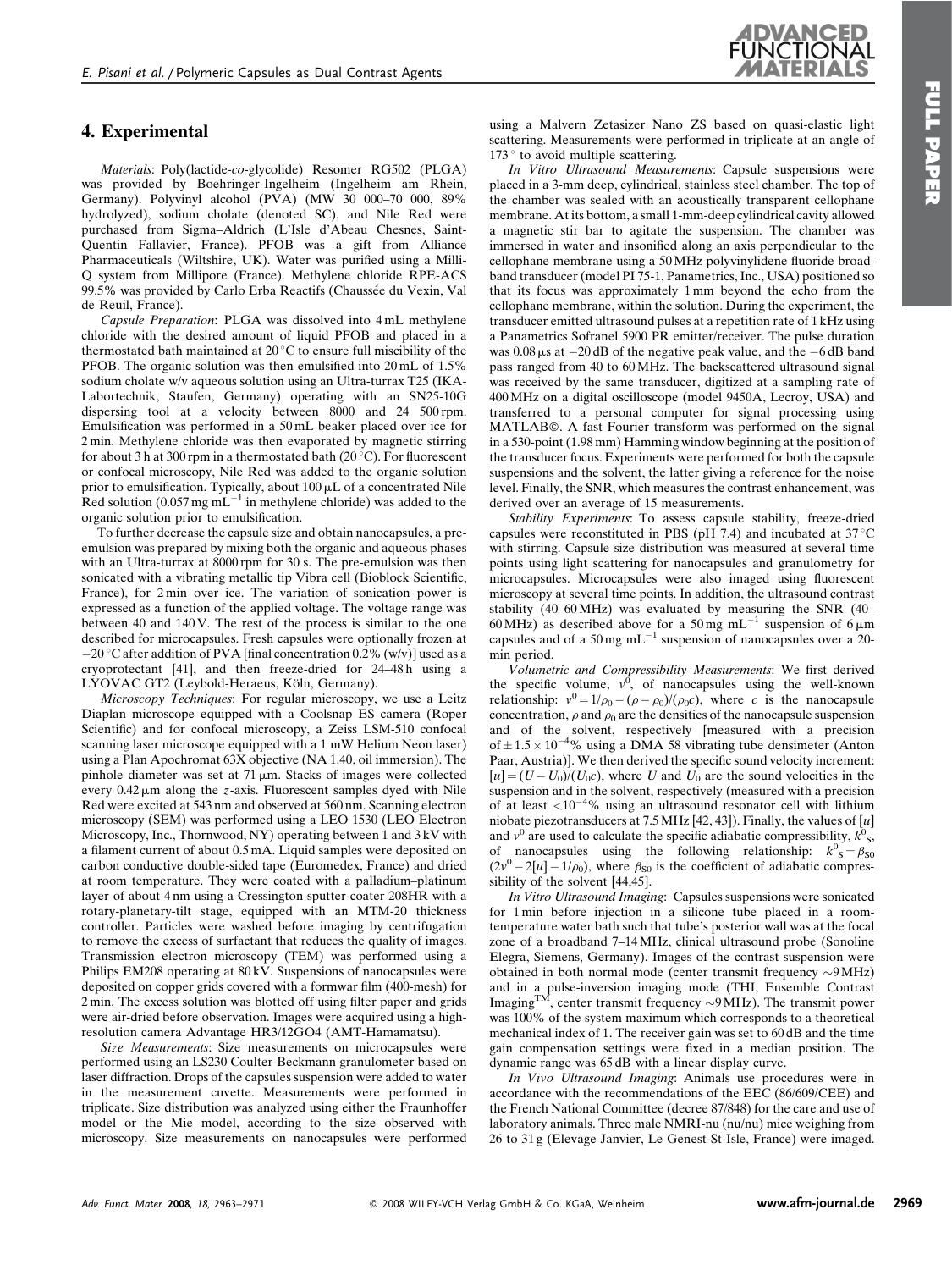

Anesthesia was performed by intra-peritoneal injection of  $180 \mu L$ of ketamine/xylazine/physiological serum solution (20:10:70 v/v/v). In vivo ultrasound imaging was performed using a Toshiba Aplio clinical imaging system in THI mode (18 fps) with a broadband 7–14 MHz probe at a mechanical index of 1.6. The receiver gain and the time gain compensation settings were selected to obtain homogenous brightness throughout the imaged depth. The dynamic range was 65 dB with a linear display curve. After initial setting, these parameters were not changed throughout the series of imaging trials. In an image plane presenting the liver and the inferior vena cava, a 60-s long image-sequence acquisition was initiated just prior to agent injection. A 200-µL dose of nanocapsule suspension  $(150 \text{ nm}, 50 \text{ mg} \text{ mL}^{-1})$ ,  $T/R = 0.35$ ) was injected intravenously. Thus, the sequence includes baseline and bolus passage. Images were then acquired approximately

every 2 min up to 30 min after agent injection.<br><sup>19</sup>F NMR Spectroscopy and MRI: <sup>19</sup>F nuclear magnetic resonance (NMR) spectra were recorded on a Bruker 400 Avance Instrument (Karlsruhe, Germany) working at 9.4T at room temperature, with  $D_2O$ as an internal standard and a dual  $^{19}F^{-1}H$  probe. The SNR was measured as a function of capsule concentration (150 nm,  $T/R = 0.35$ ) on the  $CF_3$  peak using Bruker's sino function. T1 measurements were performed on pure PFOB and PFOB nanocapsules using a Bruker's pulse sequence (t1ir) based on inversion recovery.

MRI experiments were carried out on a 9.4T vertical wide-bore spectrometer (Bruker 400 Avance). The magnet was equipped with a 950 mT  $m^{-1}$  gradient coil and Paravision 4.0 acquisition/processing software. Experiments were carried out with a  ${}^{1}H/{}^{19}F$  12 mm inner diameter custom-made copper loop-gap coil:  $^{19}F$  (376.5 MHz) and  $^{1}H$ (400.13 MHz). First, in order to verify the sensitivity of the measurement 1D <sup>19</sup>F NMR nonlocalized spectra were recorded: 54 000 Hz spectral width and one average. The NMR spectrum of PFOB presents several resonance peaks related to its chemical structure. Therefore the classical MRI image will present chemical shifts artifacts. These artifacts were avoided using a frequency selective pulse centered on the  $CF_3$  frequency. <sup>19</sup>F spin echo images were obtained with a 2D CHESS sequence, using a Gaussian excitation pulse (2480 Hz bandwidth) and a 5 ms echo time. Gradient echo images were obtained with a GE3D sequence using the same excitation pulse. The flip angle of this pulse was related to the repetition time and T1 by the Ernst relation to optimize sensitivity and a 1.6 ms echo time was used. In both cases, a  $2 \times 2 \text{ cm}^2$  FOV was used with an acquisition matrix of  $32 \times 32$  (or  $64 \times 64$ ) and the size in the third dimension was  $3 \text{ mm}$ . Evaluation of the apparent T2 of the CF<sub>3</sub> signal was made with PRESS sequence using selective pulses in a centered voxel of  $3 \times 3 \times 3$  $mm<sup>3</sup>$ . Samples of pure PFOB and 50 mg mL<sup>-1</sup> PFOB nanocapsules in water (150 nm,  $T/R = 0.35$ ) were observed.

> Received: April 1, 2008 Revised: May 26, 2008 Published online: September 1, 2008

- [1] H. Schoder, S. C. Ong, Semin. Nucl. Med. 2008, 38, 119.
- [2] M. Hughes, S. Caruthers, T. Tran, J. Marsh, K. Wallace, T. Cyrus, K. Partlow, M. Scott, M. Lijowski, A. Neubauer, P. Winter, G. Hu, H. Zhang, J. McCarthy, B. Maurizi, J. Allen, C. Caradine, R. Neumann, J. Arbeit, G. Lanza, S. Wickline, Proc. IEEE 2008, 96, 397.
- [3] C. P. Slichter, Principles of Magnetic Resonance, Springer, Berlin 1996.
- [4] M. H. Rapacholi, *Essentials of Medical Ultrasound*, Humana press, New York 1982.
- [5] G. Renault, P. Bonnin, C. Marchiol-Fournigault, J. M. Gregoire, S. Serriere, B. Richard, D. Fradelizi, J. Radiol. 2006, 87, 1937.
- [6] D. G. Norris, J. Magn. Reson. Imag. 2003, 18, 519.
- [7] J. A. Straub, D. E. Chickering, C. C. Church, B. Shah, T. Hanlon, H. Bernstein, J. Control. Release 2005, 108, 21.
- [8] W. Cui, J. Bei, S. Wang, G. Zhi, Y. Zhao, X. Zhou, H. Zhang, Y. Xu, J. Biomed. Mater. Res. B: Appl. Biomater. 2005, 73, 171.
- [9] D. M. El-Sherif, M. A. Wheatley, J. Biomed. Mater. Res. A 2003, 66, 347.
- [10] D. M. El-Sherif, J. D. Lathia, N. T. Le, M. A. Wheatley, J. Biomed. Mater. Res. A 2004, 68, 71.
- [11] S. C. Quay, J. Ultrasound Med. 1994, 13, S9.
- [12] G. M. Lanza, K. D. Wallace, M. J. Scott, W. P. Cacheris, D. R. Abendschein, D. H. Christy, A. M. Sharkey, J. G. Miller, P. J. Gaffney, S. A. Wickline, Circulation 1996, 94, 3334.
- [13] S. A. Wickline, M. Hughes, F. C. Ngo, C. S. Hall, J. N. Marsh, P. A. Brown, J. S. Allen, M. D. McLean, M. J. Scott, R. W. Fuhrhop, G. M. Lanza, Acad. Radiol. 2002, 9, S290.
- [14] R. F. Code, J. E. Harrison, K. G. Mcneill, M. Szyjkowski, Magn. Reson. Med. 1990, 13, 358.
- [15] G. M. Lanza, P. M. Winter, A. M. Neubauer, S. D. Caruthers, F. D. Hockett, S. A. Wickline, Curr. Top. Dev. Biol. 2005, 70, 57.
- [16] X. B. Fan, J. N. River, A. S. Muresan, C. Popescu, M. Zamora, R. M. Culp, G. S. Karczmar, Phys. Med. Biol. 2006, 51, 211.
- [17] U. Wolf, A. Scholz, C. P. Heussel, K. Markstaller, W. G. Schreiber, Magn. Reson. Med. 2006, 55, 948.
- [18] E. T. Ahrens, R. Flores, H. Y. Xu, P. A. Morel, Nat. Biotechnol. 2005, 23, 983.
- [19] U. Noth, S. P. Morrissey, R. Deichmann, H. Adolf, C. Schwarzbauer, J. Lutz, A. Haase, Magn. Reson. Med. 1995, 34, 738.
- [20] F. A. Bovey, Nuclear Magnetic Resonance Secptroscopy, Academic Press, San Diego 1988.
- [21] A. M. Reed, D. K. Gilding, Polymer 1981, 22, 494.
- [22] K. Yamaguchi, J. M. Anderson, J. Control. Release 1993, 24, 81.
- [23] M. Andre, T. Nelson, R. Mattrey, *Invest. Radiol.* **1990**, 25, 983.
- [24] E. Pisani, N. Tsapis, J. Paris, V. Nicolas, L. Cattel, E. Fattal, Langmuir 2006, 22, 4397.
- [25] A. Loxley, B. Vincent, J. Colloid Interface Sci. 1998, 208, 49.
- [26] P. T. Leese, R. J. Noveck, J. S. Shorr, C. M. Woods, K. E. Flaim, P. E. Keipert, Anesth. Analg. 2000, 91, 804.
- [27] R. J. Noveck, E. J. Shannon, P. T. Leese, J. S. Shorr, K. E. Flaim, P. E. Keipert, C. M. Woods, Anesth. Analg. 2000, 91, 812.
- [28] F. Forsberg, J. D. Lathia, D. A. Merton, J. B. Liu, N. T. Le, B. B. Goldberg, M. A. Wheatley, Ultrasound Med. Biol. 2004, 30, 1281.
- [29] K. Sarkar, W. T. Shi, D. Chatterjee, F. Forsberg, J. Acoust. Soc. Am. 2005, 118, 539.
- [30] S. Hilgenfeldt, D. Lohse, M. Zomack, Eur. Phys. J. B 1998, 4, 247.
- [31] N. de Jong, A. Bouakaz, P. Frinking, *Echocardiography* 2002, 19, 229.
- [32] J. S. Allen, D. E. Kruse, K. W. Ferrara, IEEE Trans. Ultrason. Ferroelectr. Freq. Control 2001, 48, 409.
- [33] J. S. Allen, D. J. May, K. W. Ferrara, Ultrasound Med. Biol. 2002, 28, 805.
- [34] J. N. Marsh, C. S. Hall, M. J. Scott, R. W. Fuhrhop, P. J. Gaffney, S. A. Wickline, G. M. Lanza, IEEE Trans. Ultrason. Ferroelectr. Freq. Control 2002, 49, 29.
- [35] O. Couture, P. D. Bevan, E. Cherin, K. Cheung, P. N. Burns, F. S. Foster, Ultrasound Med. Biol. 2006, 32, 73.
- [36] O. Couture, P. D. Bevan, E. Cherin, K. Cheung, P. N. Burns, F. S. Foster, Ultrasound Med. Biol. 2006, 32, 1247.
- [37] D. M. El-Sherif, J. D. Lathia, N. T. Le, M. A. Wheatley, J. Biomed. Mater. Res. A 2004, 68, 71.
- [38] D. M. El-Sherif, M. A. Wheatley, J. Biomed. Mater. Res. A 2003, 66, 347.